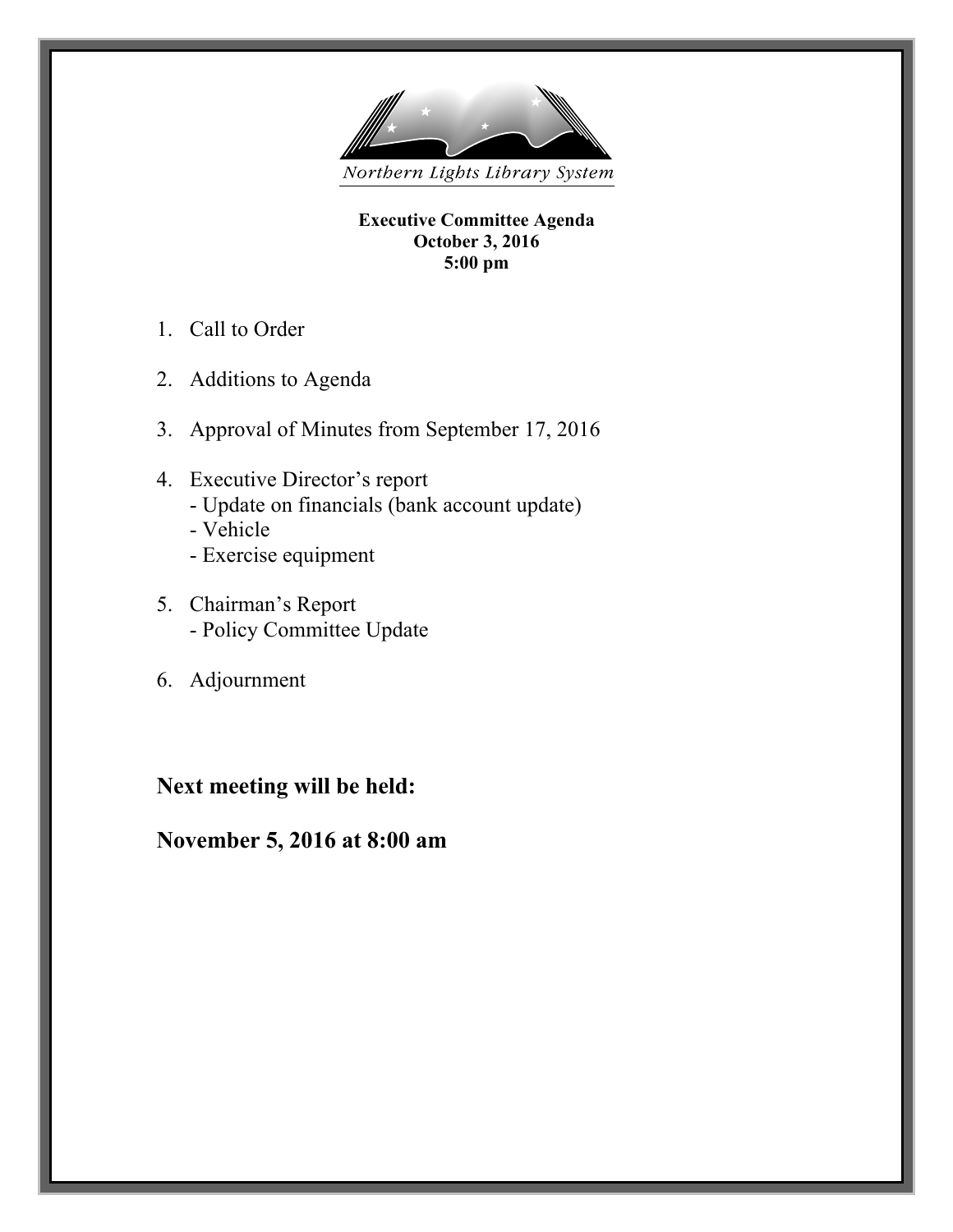## **Executive Committee Meeting October 3, 2016 Meeting Minutes**

- Present: Arnold Hanson, Laurent Amyotte, Dianne Ross, Jim Cheverie, Vicky Lefebvre
- Regrets: Stephen Dafoe, Wayne Bokenfohr, Pat Gordeyko
- Guest: Maureen Penn
- Staff: Julie Walker, Colette Poitras, Kelly McGrath, Terri Hampson, Heather Elliott, Tracy Paradis
	- 1. Meeting called to order at 5:19 p.m.
	- 2. Additions to Agenda 5b. LAA Update, 5c. In-Camera **Motion to approve the agenda as amended – Jim Cheverie – Carried.**
	- 3. Minutes of September 17 **Motion to approve the minutes of September 17, 2016 as presented – Laurent Amyotte – Carried.**

### 4. Executive Director's Report

### a. Financials

- no report this meeting
- closed bank accounts at Servus Credit Union (\$24,000 commons shares are still remaining with them)
- unable to close credit card with them yet; looking into it
- \$600,000 investment account with ATB
- b. Vehicles
	- purchase 2016 Dodge Journey for \$33,962
	- spoke with Denham Chrysler cargo van will be ready by end of October
	- received a \$9,000 discount on van for all the issues
- c. Exercise Equipment
	- **Motion to purchase exercise equipment for office – Dianne Ross – Carried.**

New Board in November – need to promote engagement and involvement There will be an in-service on November 19 for new Board members

Colette was quoted in press releases and in the news for the Indigenous Population Initiative She will be attending a conference in Ontario on November 5 on Truth & Reconciliation Colette was asked to present a panel discussion at the Jasper Conference 2017 on this topic Press releases should be forwarded to Board, Libraries and put in the Aurora

Budget

- There were changes in I.T. Department, as well as salary changes
- Contracts & Vendor Services were made equal across the years
- Budget still has capital and building reserves